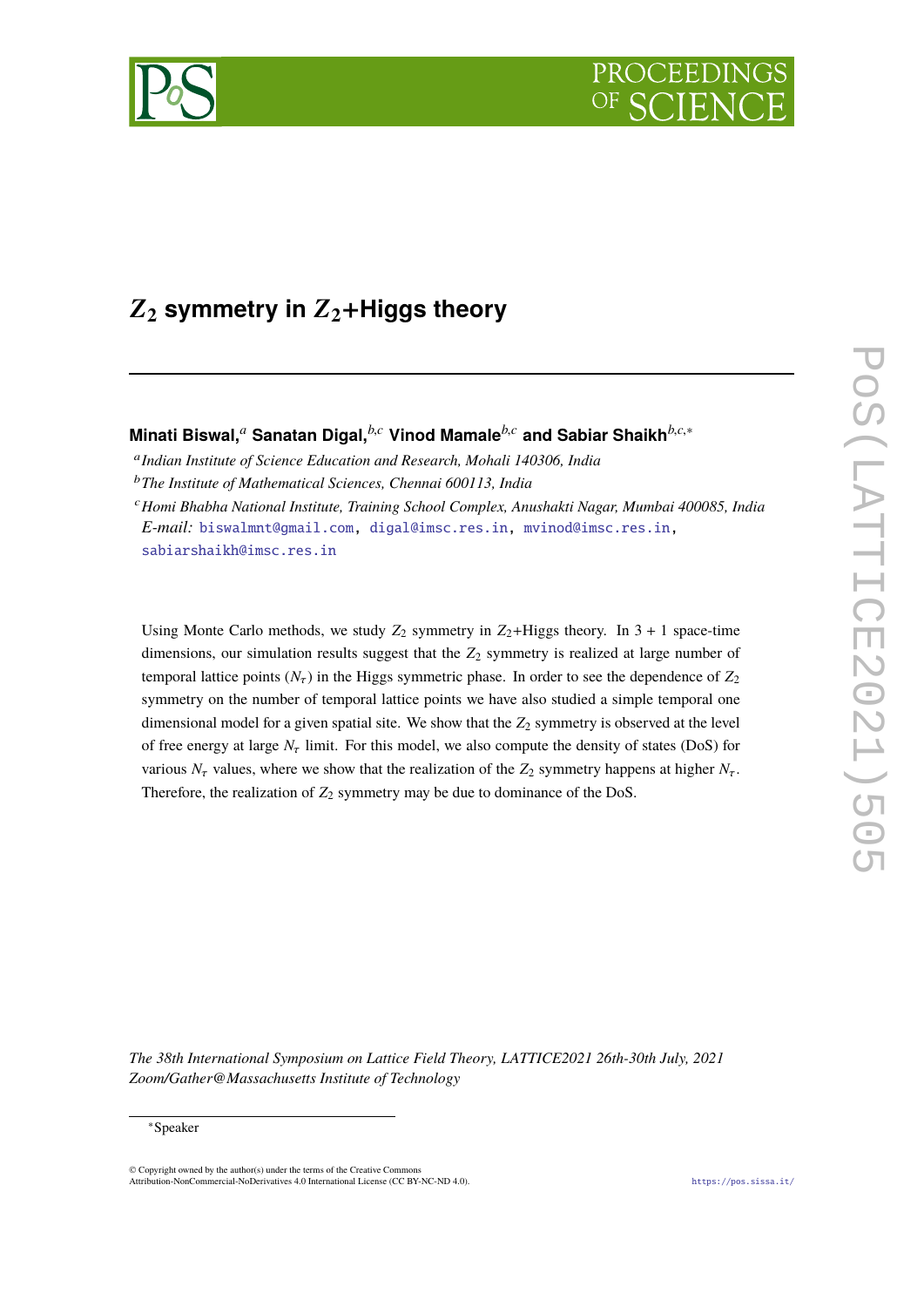## **1. Introduction**

At high temperatures hadrons melt into quark-gluon plasma (QGP). Theoretical studies in Quantum Chromodynamics (QCD) show that this melting proceeds via a transition known as confinement-deconfinement (CD) transition. In pure SU(N) gauge theories this CD transition is described by  $Z_N$  symmetry [\[1\]](#page-6-0). This  $Z_N$  symmetry is broken spontaneously at high temperatures but in presence of matter fields this symmetry is explicitly broken. Previous studies of  $Z_N$  symmetry in  $SU(N)$ +Higgs theories suggest that the  $Z_N$  symmetry is realized in the Higgs symmetric phase at large number of temporal lattice  $(N_{\tau})$  [\[2\]](#page-6-1). A much simpler model, coupled gauge spin theory found to have confinement and have similar phase diagram as above theory. Therefore, one can instead study this simpler theory to better understand the non-abelian models.  $Z_2$ +Higgs model [\[3,](#page-6-2) [4\]](#page-6-3) is one such theory, where *Z*<sup>2</sup> symmetry is explicitly broken because of the gauge Higgs coupling term. The Polyakov loop (*L*), which is defined as the product of links along the temporal direction, found to reflect the  $Z_2$  symmetry. Under  $Z_2$  gauge transformations, the Polyakov loop transforms like magnetisation in such spin models. Therefore in this work, we compute Polyakov loop to study the  $Z_2$  symmetry and the nature of the CD transition in  $Z_2$ +Higgs theory. We consider the theory on a  $3+1$  dimensional lattice. Our numerical results show that this  $Z_2$  symmetry is realized in the Higgs symmetric phase for large number of temporal lattice sites. Though the action does not have *Z*<sup>2</sup> symmetry but partition function averages exhibit  $Z_2$  symmetry for large number of temporal sites. In order to see the *Z*<sup>2</sup> symmetry we have also considered a simple temporal one dimensional model for a given spatial sites. To simplify the problem we have considered a gauge choice in which all the gauge links are set to unity except the last one. The resulting free energy is found to have the *Z*<sup>2</sup> symmetry at large number of temporal lattice sites.

The proceedings is organized in the following way. In section 2, we have described the  $Z_2$  symmetry in  $Z_2$ +Higgs theory in 3 + 1 dimensions and the simulation results are shown in sub-section 2.1 for pure *Z*<sup>2</sup> gauge theory and with Higgs field. Section 3 presents the *Z*<sup>2</sup> symmetry in lower dimensions with simulation results. Finally the conclusions are given in section 4.

### **2.**  $Z_2$  symmetry in  $Z_2$ +Higgs theory in  $3 + 1$  dimensions

The lattice action for the  $Z_2$ +Higgs theory in 3 + 1 dimensional space  $(N_s^3 \times N_\tau)$  is given by,

$$
S = -\beta_g \sum_P U_P - \kappa \sum_{n,\hat{\mu}} \Phi_{n+\hat{\mu}} U_{n,\hat{\mu}} \Phi_n.
$$
 (1)

Here the Higgs field  $\Phi_n$  is defined on the lattice site *n* and  $U_{n,\hat{\mu}}$  is the gauge link which connects site *n* and  $n + \hat{\mu}$ . The lattice site *n* has four components  $n_1, n_2, n_3, n_4$  with  $1 \leq n_1, n_2, n_3 \leq N_s$  and  $1 \le n_4 \le N_\tau$ .  $\beta_g$  is the the gauge coupling constant and  $\kappa$  is the strength of gauge Higgs interaction. The plaquette  $U_P = U_{n,\hat{\mu}} U_{n+\hat{\mu},\hat{\nu}} U_{n+\hat{\nu},\hat{\mu}} U_{n,\hat{\nu}}$ , is the path ordered product of links  $(U_{n,\hat{\mu}})$  along an elementary square in  $\mu - \nu$  plane. Here both the  $U_{n,\hat{\mu}}$  and  $\Phi_n$  take values  $\pm 1$ . For this theory, under the  $Z_2$  gauge transformations, the gauge links  $U_{n,\hat{\mu}}$  transform as,

$$
U_{n,\hat{\mu}} \to V_n U_{n,\hat{\mu}} V_{n+\hat{\mu}}^{-1}
$$
 (2)

The matter fields ( $\Phi_n$ ), being in the fundamental representation, transform as,  $\Phi_n \to V_n \Phi_n$ . Here *V<sub>n</sub>* and *V<sub>n+* $\hat{\mu}$  are the elements of  $Z_2$  gauge group and they can take values  $\pm 1$ . The *V<sub>n</sub>*'s satisfy the</sub>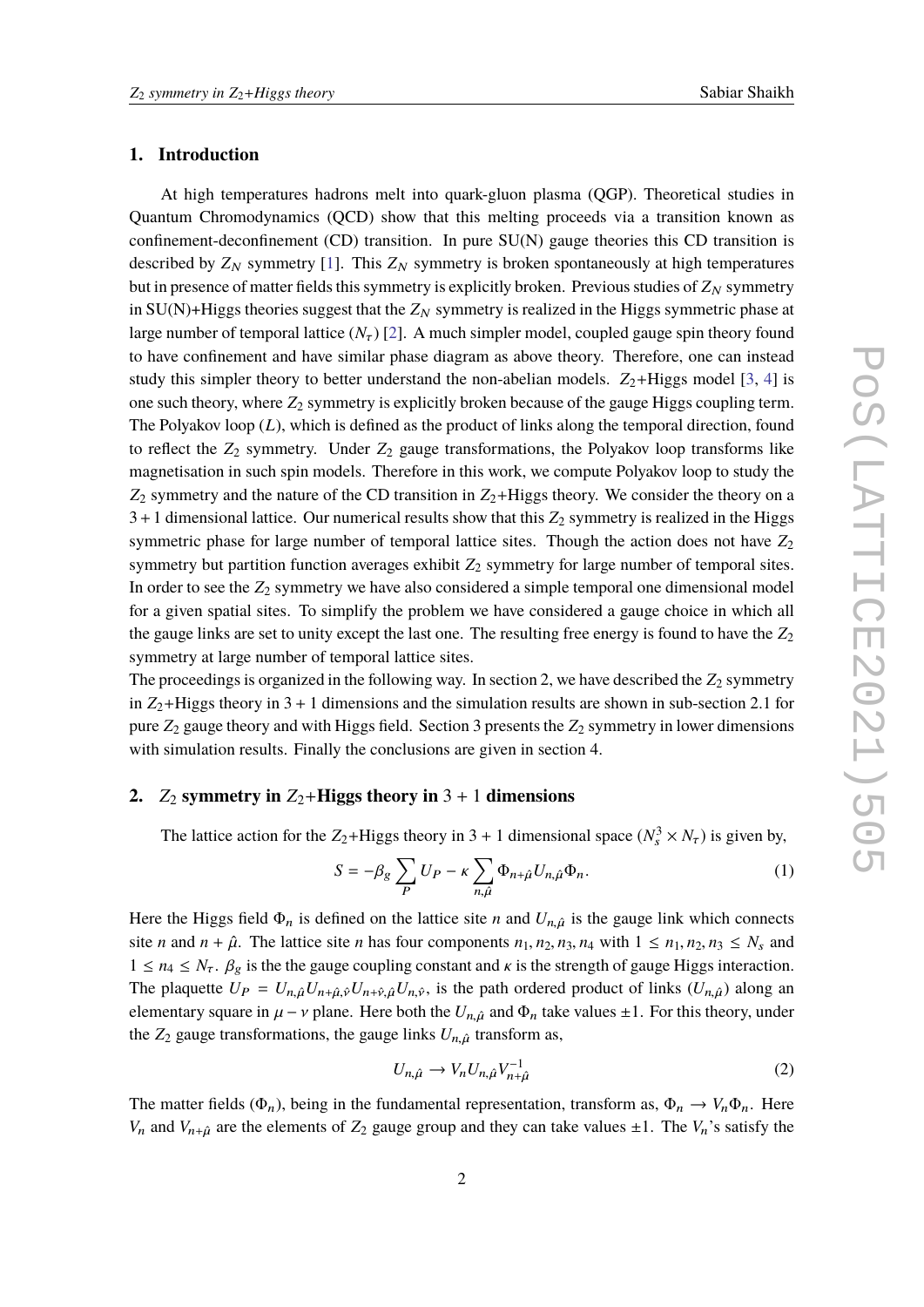following equation,

$$
V(\vec{n}, n_4 = 1) = zV(\vec{n}, n_4 = N_\tau). \tag{3}
$$

where  $z \in Z_2$  with  $z = \pm 1$ . The pure gauge part of the action, in Eq. (1), is invariant under the *Z*<sup>2</sup> gauge transformations of the gauge links i.e *Z*<sup>2</sup> symmetry is always there for pure gauge theory which is just spontaneously broken at high temperature. The Polyakov loop,  $L(\vec{n}) = \prod_{k=1}^{N_{\tau}}$  $n_4=1$  $U_{(\vec{n},n_4),\hat{4}}$ is the order parameter of this theory and transforms non-trivially under  $Z_2$  gauge transformations [\[5\]](#page-6-4) i.e

$$
L(\vec{n}) \to zL(\vec{n}). \tag{4}
$$

Now since the Higgs fields are periodic, they satisfy the boundary condition,  $\Phi(\vec{n}, n_4 = 1)$  $\Phi(\vec{n}, n_4 = N_\tau)$ . So the gauge transformed Higgs fields  $\Phi_g$  satisfy the boundary condition,  $\Phi_g(\vec{n}, n_4 = N_\tau)$ 1) =  $z\Phi_g(\vec{n}, n_4 = N_\tau)$ . Since  $z = \pm 1 \in Z_2$ , so the gauge transformed Higgs fields  $(\Phi_g)$  does not remain periodic when  $z = -1$ . Therefore, in the presence of Higgs fields ( $\Phi_n$ ) the  $Z_2$  symmetry is broken explicitly. For  $\kappa \neq 0$  case, under  $Z_2$ ,  $U \rightarrow U_g$ . But  $\Phi \rightarrow \Phi_g = V\Phi$  is not considered as  $\Phi_g$  is not periodic. So  $S(U, \Phi) \neq S(U_g, \Phi)$  and these pair of configurations will not contribute equally to the partition function. The change in the action due to  $Z_2$  "rotation" of gauge links can be compensated by changing the Higgs field appropriately. This was numerically tested by updating the Higgs field using Monte Carlo steps after  $Z_2$  rotating the gauge links. In the following, we study the  $Z_2$  symmetry using Monte Carlo methods.

#### **2.1 Simulation results**

To study  $Z_2$  symmetry, we use Monte Carlo methods, in this method the gauge links  $U_{n,\hat{\mu}}$  and Higgs fields  $\Phi_n$  are updated using Metropolis algorithm [\[6\]](#page-6-5). The nature of CD transition has been studied for both pure  $Z_2$  gauge theory ( $\kappa = 0$ ) and in presence of Higgs field ( $\kappa = 0.13$ ) for  $N_\tau = 8$ . In Fig. [1](#page-2-0) the plot of Polyakov loop vs  $\beta_g$  for  $\kappa = 0$  clearly suggests that there is a range of  $\beta_g$ over which two separated states (green line) are present. This indicates that the CD transition is first order [\[7\]](#page-6-6). We also plot a phase diagram in  $\beta_g - \kappa$  plane, the line in Fig. [2](#page-2-0) separates Higgs

<span id="page-2-0"></span>

**Figure 1:** Average of *L* vs  $\beta_g$  for  $N_\tau = 8$ 

**Figure 2:** Phase diagram for  $N_\tau = 8$ 

symmetric phase and broken phase. Higgs transition is first order for intermediate range of  $\beta_g$  and crossover for smaller and larger values of  $\beta_g$  [\[8,](#page-6-7) [9\]](#page-6-8). In the Higgs symmetric phase ( $\kappa < \kappa_c$ ), it is the entropy i.e the distribution of the interaction term dominates over the action. In this phase there is a possibility for realization of  $Z_2$  symmetry. In the Higgs broken phase ( $\kappa > \kappa_c$ ), i.e large  $\kappa$ , the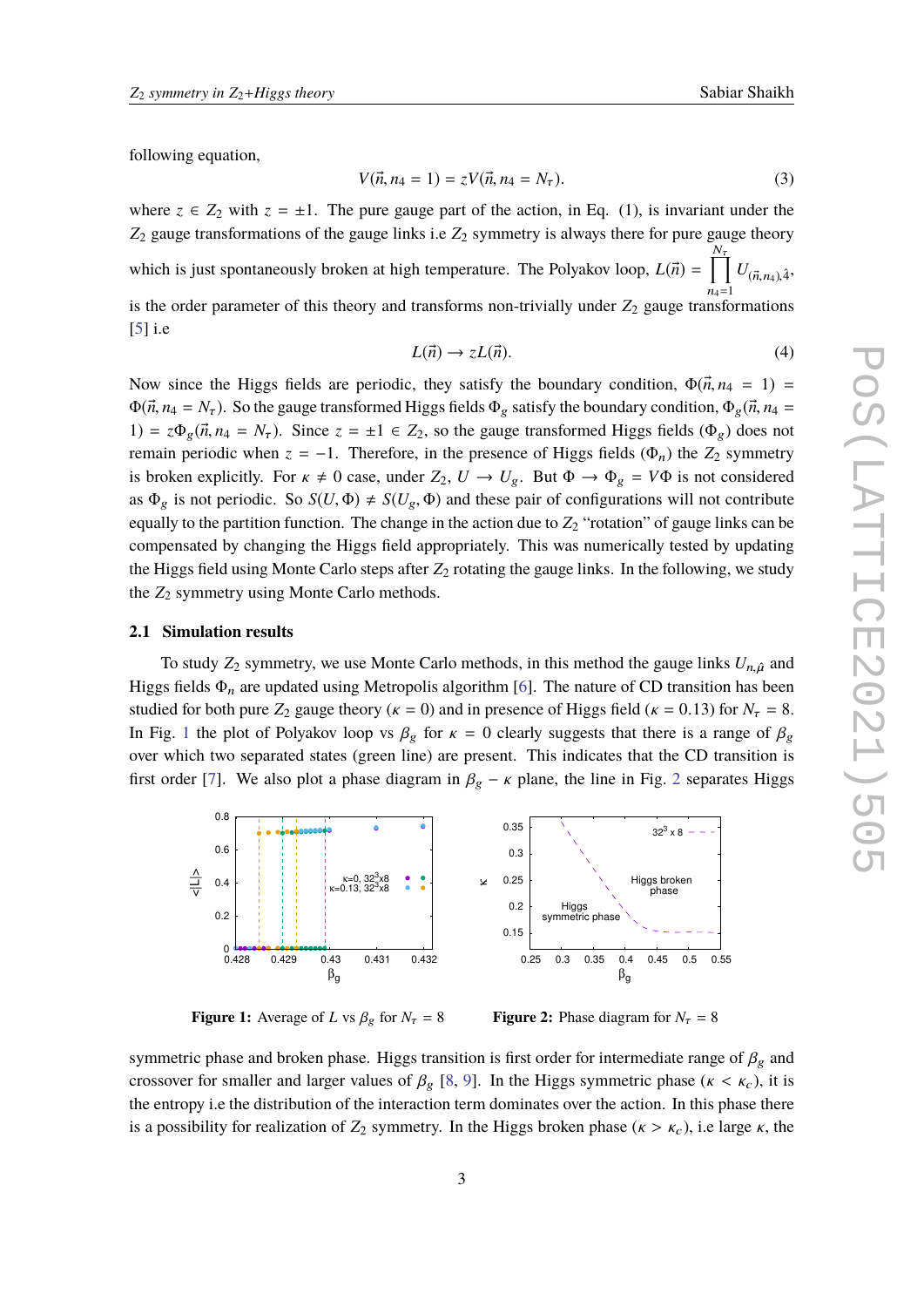interaction term dominates over the entropy and  $Z_2$  symmetry is badly broken in this phase. Our study is mostly focussed on studying the CD transition and  $Z_2$  symmetry in the Higgs symmetric phase. To observe the effect of Φ field on the CD transition, in Fig. [1](#page-2-0) we have shown how the order parameter behaves with  $\beta_g$  for  $\kappa = 0.13$ . We can see the CD transition is still first order as two states (yellow line) clearly appear here as well for a given range of  $\beta_g$ . It is clear from the results that in presence of  $\Phi$  field ( $\kappa = 0.13$ ) the range of  $\beta_g$  over which two states appear moves towards left of  $\beta_g$  i.e the critical  $\beta_g$  decreases.

In Fig. [3a-3b](#page-3-0) the histograms of the Polyakov loop  $H(L)$  is studied numerically for  $\kappa = 0.13$  to see the effect of  $N_{\tau}$  on  $Z_2$  symmetry. This study is done in the deconfined phase for the two Polyakov loop sectors at  $N_{\tau} = 2$ , 8. Here  $L < 0$  data is  $Z_2$  rotated to compare with  $L > 0$  data. For  $N_{\tau} = 2$ , the histograms of the two Polyakov loop sectors do not agree with each other, which indicates that the *Z*<sub>2</sub> symmetry is explicitly broken here. But for  $N_\tau = 8$ , the two distributions corresponding to the two Polyakov loop sectors agree well which leads to realization of  $Z_2$  symmetry at higher  $N<sub>\tau</sub>$ . The

<span id="page-3-0"></span>

**Figure 3:** (a)  $H(L)$  vs *L* in deconfined phase for  $N<sub>\tau</sub> = 2$ , (b)  $H(L)$  vs *L* in deconfined phase for  $N<sub>\tau</sub> = 8$ .

<span id="page-3-1"></span>

**Figure 4:** (a)  $\langle sk_4 \rangle$  vs  $\kappa$  for  $\beta_g = 0.435$  on  $64^3 \times 16$  lattice, (b)  $\chi_{sk_4}$  vs  $\kappa$  for  $\beta_g = 0.435$  on  $64^3 \times 16$  lattice.

*Z*<sup>2</sup> symmetry also depends on the phase of Higgs. The thermal average of the temporal components of interaction,  $sk_4 = \sum_n \Phi_n U_{n,4} \Phi_n^{\dagger}$ <sup>†</sup><sub>n+4</sub><sup>†</sup> and the corresponding susceptibility  $\chi_{sk_4} = \langle sk_4^2 \rangle - \langle sk_4 \rangle^2$  is studied in the deconfined phase at  $\beta_g = 0.435$ . The results for  $(\langle sk_4 \rangle, \chi_{sk_4})$  are shown in Fig. [4a-4b](#page-3-1)<br>for  $N = 16$ ,  $\ln(\langle sk_1 \rangle, \chi_{sk_4})$  along u guis on the left  $(\chi, \chi_0)$  154) it is Higgs commetting these and for  $N_{\tau} = 16$ . In  $(\langle sk_4 \rangle, \chi_{sk_4})$  along  $\kappa$ -axis on the left  $(\kappa < 0.154)$  it is Higgs symmetric phase and on the right ( $\kappa > 0.154$ ) it is Higgs broken phase. In the Higgs symmetric phase, at higher  $N_{\tau}$ , the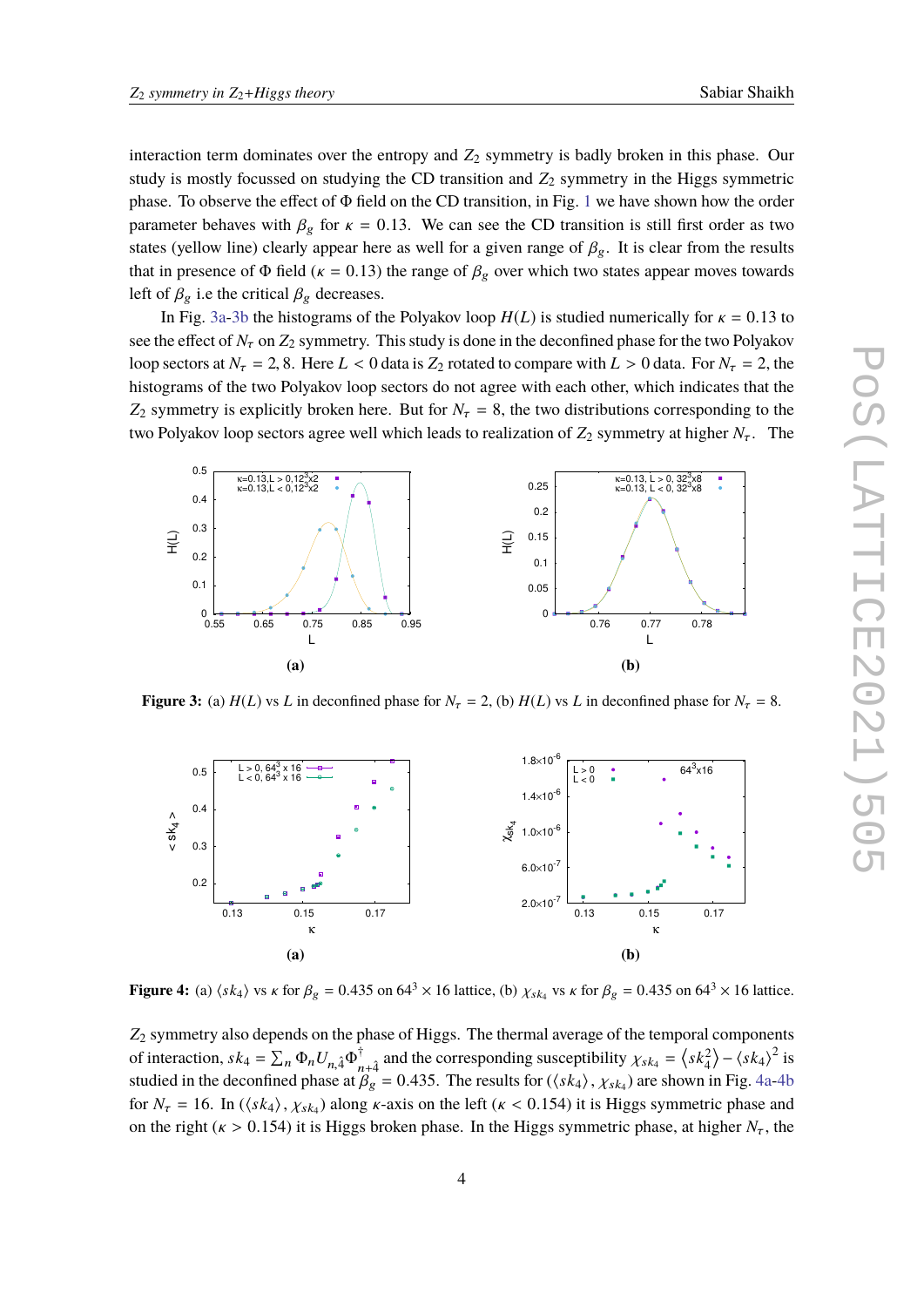*κ* value at which  $Z_2$  symmetry is observed increases i.e  $\langle sk_4 \rangle$  and  $\chi_{sk_4}$  for the two Polyakov loop sectors agrees for higher  $\kappa$ . But in the Higgs broken phase, the  $Z_2$  symmetry can not be observed even at higher  $N_{\tau}$ .

# **3.** *Z*<sup>2</sup> **symmetry in lower dimensions with simulation results**

To understand the realization of  $Z_2$  symmetry in this theory, we consider a simple temporal one dimensional model for a given spatial site. The gauge Higgs interaction action for this  $0 + 1$ dimensional model is,

$$
S_{1D} = -\kappa s k_4, \quad sk_4 = \sum_{n=1}^{N_{\tau}} \Phi_n U_n \Phi_{n+1}
$$
 (5)

*n* denotes the temporal lattice site, i.e  $1 \le n \le N_{\tau}$  and  $\Phi_{N_{\tau}}$  satisfies the periodic boundary condition  $\Phi_{N_{\tau}+1} = \Phi_1$ . The free energy  $V(L, N_{\tau})$  needs to be calculated analytically for this  $0+1$  dimensional model to observe the  $Z_2$  symmetry and its dependence on  $N<sub>\tau</sub>$ . To simplify the calculation we have considered a gauge choice in which all the gauge links are set to unity except the last one i.e  $U_i = 1$ for  $i = 1, 2, \ldots N_{\tau} - 1$  and  $U_{N_{\tau}} = L$ . With this gauge choice, for  $L = 1$  this model behaves like an one dimensional Ising model. The  $Z_2$  rotated part of it i.e  $L = -1$  can be obtained by making the coupling between the fields  $\Phi_{N_{\tau}}$  and  $\Phi_1$  as anti-ferromagnetic. The exact partition functions for the two Polyakov loop sectors are given by,

$$
\mathcal{Z}(L=1) = \lambda_1^{N_{\tau}} + \lambda_2^{N_{\tau}}, \quad \mathcal{Z}(L=-1) = \lambda_1^{N_{\tau}} - \lambda_2^{N_{\tau}}
$$
(6)

where  $\lambda_1 = e^k + e^{-k}$  and  $\lambda_2 = e^k - e^{-k}$ . The free energies corresponding to the partition function in the large M limit are given by in the large  $N_{\tau}$  limit are given by,

$$
V(L = 1) = V(L = -1) = -TN\tau \log(\lambda_1).
$$
 (7)

It is clear that the free energies for the two Polyakov loop sectors are equal at large  $N<sub>\tau</sub>$  limit in this  $0 + 1$  dimensional model. This clearly indicates that the  $Z_2$  symmetry realization happens at large  $N_{\tau}$  limit even in the presence of  $\Phi$ . So the realization of the  $Z_2$  symmetry can be better

<span id="page-4-0"></span>

**Figure 5:** (a)  $\rho(sk_4)$  for  $\kappa = 0$  in 0+1 dimensions, (b)  $\rho(sk_4)$  for  $\kappa = 0$  in 0+1 dimensions.

explained from the DoS as shown in Fig. [5a-5b.](#page-4-0) For smaller  $N_{\tau}$  ( $N_{\tau}$  = 4), the DoS or  $\rho(sk_4)$  for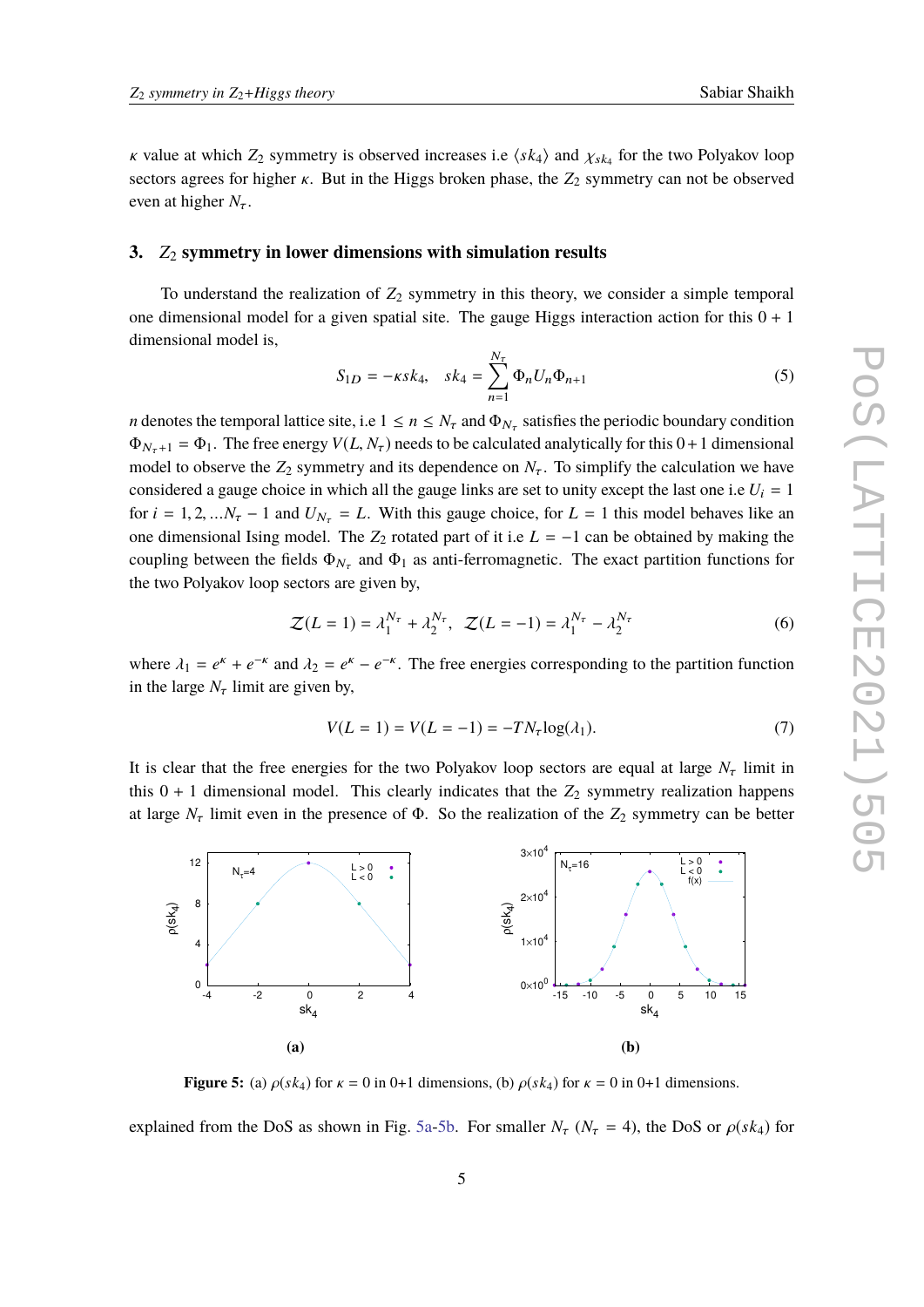the two Polyakov loop sectors are not described by a single function, which indicates that there is no  $Z_2$  symmetry. But for large  $N_\tau$  ( $N_\tau$  = 16), the distribution of *sk*<sub>4</sub> for the two Polyakov loop sectors are well described by a single gaussian function  $f(x)$  whose peak is at  $s k_4 = 0$  and  $\sqrt{N_7}$ as standard deviation. So the peak height and the distribution of *sk*<sup>4</sup> around this peak dominates the thermodynamics at large  $N<sub>\tau</sub>$  limit where  $Z<sub>2</sub>$  symmetry is observed even in the presence of Higgs fields. To see the effects of nearest neighbour interaction along the spatial directions, a  $1 + 1$ dimensional model is considered for two given spatial sites  $(N_s = 2)$ . Here *sk* is the total gauge Higgs interaction action for this model. In this model the possible values of Polyakov loop *L* is 0,  $\pm$ 2. The distribution of *sk* i.e  $\rho$ (*sk*) is studied for  $N_{\tau} = 4$ , 16 in Fig. [6a-6b.](#page-5-0) For  $N_{\tau} = 4$ , it is clear that there is no  $Z_2$  symmetry as the distribution  $\rho(sk)$  for different Polyakov loop sectors do not agree with each other. But for  $N_{\tau} = 16$ , the distribution  $\rho(s k)$  is independent of *L* i.e the realization of  $Z_2$  symmetry at large  $N_{\tau}$ . So it is clear from this  $1 + 1$  dimensional study that the interaction along the spatial directions does not affect the  $0+1$  dimensional results of  $Z_2$  symmetry realization.

<span id="page-5-0"></span>

**Figure 6:** (a)  $\rho(sk)$  for  $\kappa = 0$  in 1+1 dimensions, (b)  $\rho(sk)$  for  $\kappa = 0$  in 1+1 dimensions.

<span id="page-5-1"></span>

**Figure 7:** (a)  $H(sk_4)$  for  $\kappa = 0.1$ ,  $\beta_g = 0.435$  for  $3 + 1$  dimension, (b)  $H(sk_4)$  fitted with  $0 + 1$  density of states with a Boltzmann factor.

To see how well the  $0 + 1$  dimensional DoS describe the  $3 + 1$  dimensional simulation results, the histogram of  $s k_4$  is computed in 3 + 1 dimensions for  $\kappa = 0.1$ ,  $\beta_g = 0.435$  at  $N_\tau = 16$  as shown in Fig. [7a.](#page-5-1) For this value of  $\beta_g$  and  $\kappa$  the system is found to be in the deconfined and Higgs symmetric phase. It is observed from the results that the histograms for both  $L > 0$  and  $L < 0$